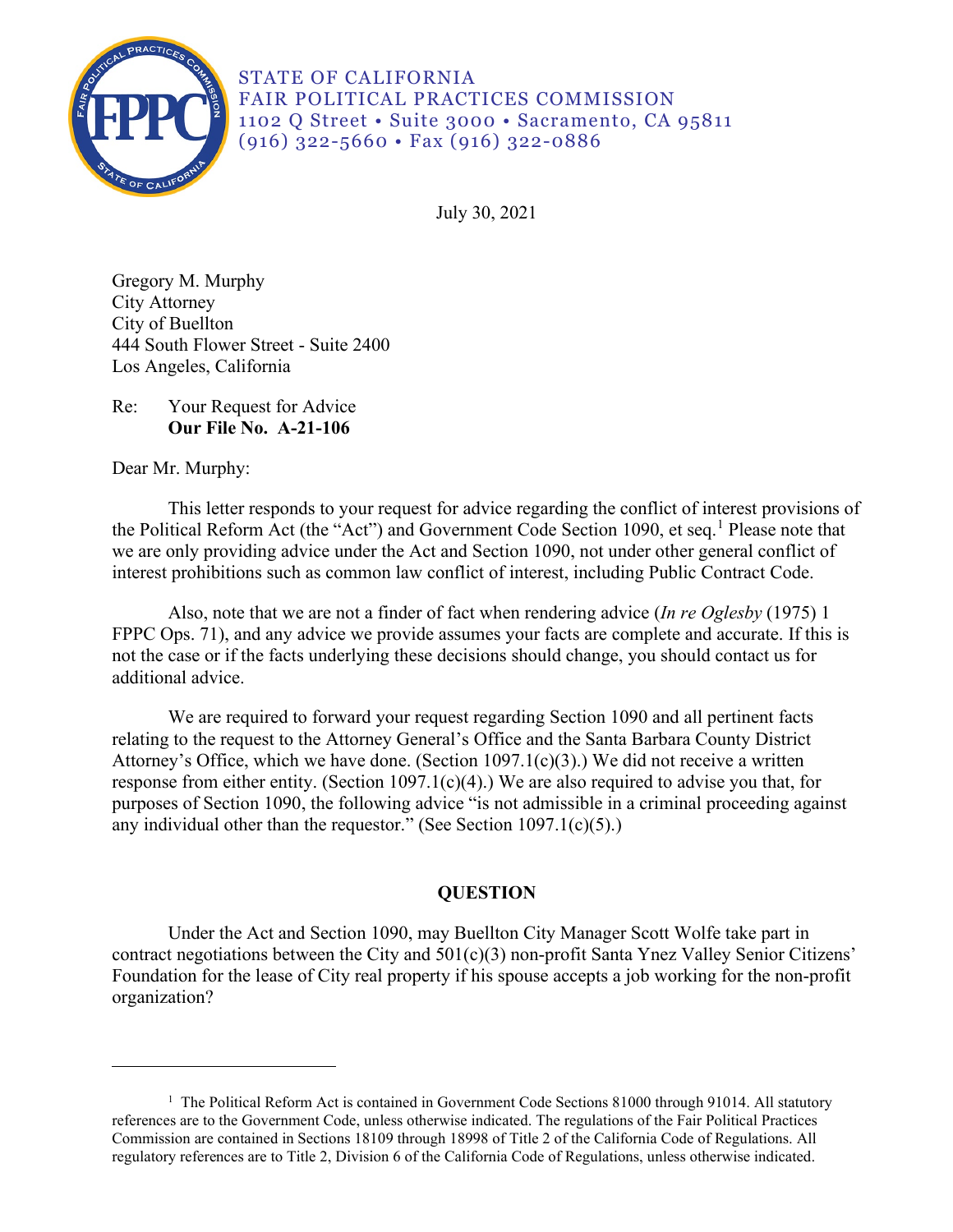## **CONCLUSION**

No, because the non-profit would be both a source of income and a contracting party, both the Act and Section 1090 would prohibit City Manager Wolfe from taking part in the contracting process, including negotiations. Although City Manager Wolfe would be required to recuse himself from the contracting process, the City would still be permitted to make and enter the leasing contract.

#### **FACTS AS PRESENTED BY REQUESTER**

The City of Buellton ("City") has a population of approximately 5,000 people. The City is located in the Santa Ynez Valley, which has a population of approximately 20,000 people.

Scott Wolfe is the City Manager and has served in that position for the past two years. City Manager Wolfe, his wife, and children moved to the City and reside there.

City Manager Wolfe's wife, Jennette Wolfe, has become an ingrained part of the community since their move. She currently takes two of their children to preschool outside of the City limits. She has been offered a job with Holy Grounds, a coffee counter to be operated by the Santa Ynez Valley Senior Citizens' Foundation ("SYVSCF"), a 501(c)(3) nonprofit organization, at or near her children's preschool site. Specifically, the position is hourly work at a coffee counter serving staff and visitors to the Santa Ynez Valley Presbyterian Church and Preschool in Solvang, California, at which she would work approximately 20 hours per week. The position allows her to stay close to the preschool and attend to her children. She would like to accept the employment offer.

SYVSCF is a 501(c)(3) nonprofit organization with the mission to "promote the common good and general welfare of the senior citizens and other members of the Santa Ynez Valley by providing nutritional, recreational, and transportation resources" through activities such as operation of the Buellton Senior Center, the Valley-wide Meals on Wheels program, a lending closet for durable medical equipment, and referrals for medical services, housing, and counseling. The nonprofit conducts various community activities in the region, including the operation of the Buellton Senior Center in the City. Among its initiatives, the nonprofit organization will also operate the coffee counter where Jennette Wolfe has been offered employment. SYVSCF is not a "for-profit" organization and is funded through public donations and proceeds from the Buellton Senior Center Thrift Store.

The City and SYVSCF are expected to begin negotiations of a lease in the following months for the use of City property to be operated as a new expansion to the existing Senior Center facilities, located on adjacent County-owned property. City Manager Wolfe plans to participate in the negotiations of the lease, if permitted.

#### **ANALYSIS**

### *The Act*

 influence a governmental decision in which he knows or has reason to know he has a financial Under Section 87100 of the Act, "[n]o public official at any level of state or local government shall make, participate in making or in any way attempt to use his official position to interest." "A public official has a financial interest in a decision within the meaning of Section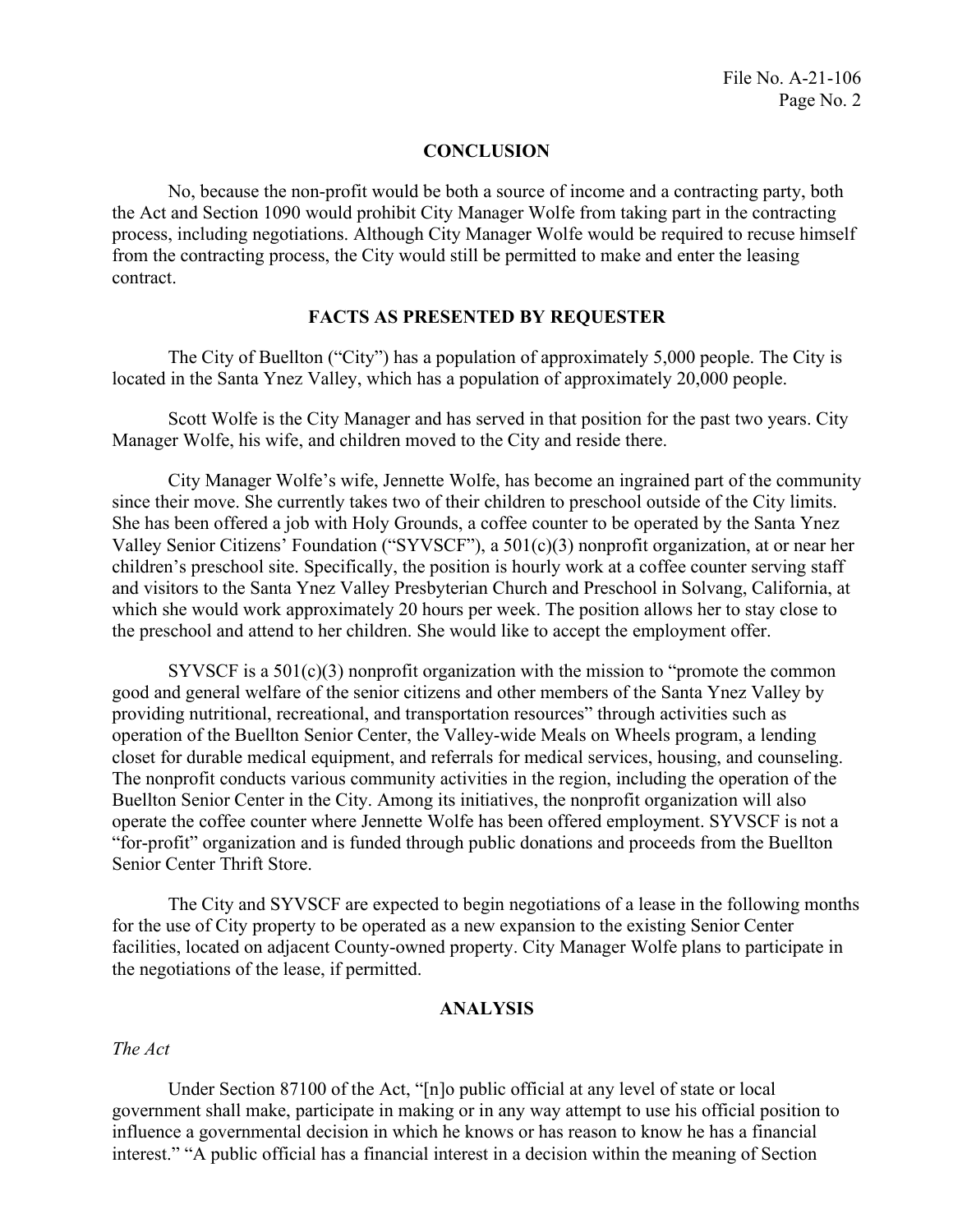87100 if it is reasonably foreseeable that the decision will have a material financial effect, distinguishable from its effect on the public generally, on the official, a member of his or her immediate family," or on certain specified economic interests. (Section 87103.) Among those specified economic interests is "[a]ny source of income, except gifts or loans by a commercial lending institution made in the regular course of business on terms available to the public without regard to official status, aggregating five hundred dollars (\$500) or more in value provided or promised to, received by, the public official within 12 months prior to the time when the decision is made." (Section 87103(c).) Under Section 82030, an interest in income includes an official's community property interest in the income of a spouse.

Regulation 18701(a) provides the applicable standard for determining the foreseeability of a financial effect on an economic interest explicitly involved in the governmental decision. It states, "[a] financial effect on a financial interest is presumed to be reasonably foreseeable if the financial interest is a named party in, or the subject of, a governmental decision before the official or the official's agency. A financial interest is the subject of a proceeding if the decision involves the issuance, renewal, approval, denial or revocation of any license, permit, or other entitlement to, or contract with, the financial interest, and includes any governmental decision affecting a real property financial interest as described in Regulation 18702.2(a)(1)-(6)."

The reasonably foreseeable financial effect of a governmental decision on an official's financial interest in a source of income is material if the source is a named party in, or the subject of, the decision including a claimant, applicant, respondent, or contracting party. (Regulation 18702.3(a)(1).)

 Here, once Jennette Wolfe has earned \$1,000 or more from SYVSCF, City Manager Wolfe Manager Wolfe from taking part in the decisions, including participating in the negotiation process, would have an economic interest in SYVSCF as a source of income under the Act (due to a 50% community property interest in his spouse's earnings). SYVSCF would be directly involved in the governmental decisions as a contracting party to the lease. Accordingly, the Act would prohibit City and he would instead be required to recuse himself.

## *Section 1090*

 public entity, the prohibition cannot be avoided by having the interested board member abstain; the City Manager Wolfe would be acting as an individual officer, rather than as a member of a Under Section 1090, public officials "shall not be financially interested in any contract made by them in their official capacity, or by any body or board of which they are a member." Section 1090 is concerned with financial interests, other than remote or minimal interests, that prevent public officials from exercising absolute loyalty and undivided allegiance in furthering the best interests of their agencies. (*Stigall v. City of Taft* (1962) 58 Cal.2d 565, 569.) Under Section 1090, "the prohibited act is the making of a contract in which the official has a financial interest." (*People v. Honig* (1996) 48 Cal.App.4th 289, 333.) A contract that violates Section 1090 is void, regardless of whether the terms of the contract are fair and equitable to all parties. (*Thomson v. Call* (1985) 38 Cal.3d 633, 646-649.) When Section 1090 is applicable to one member of a governing body of a entire governing body is precluded from entering the contract. (*Id.* at pp. 647-649.) Here, however, governing body of a public entity, so the City would not be precluded from entering a contract in the event City Manager Wolfe was disqualified.